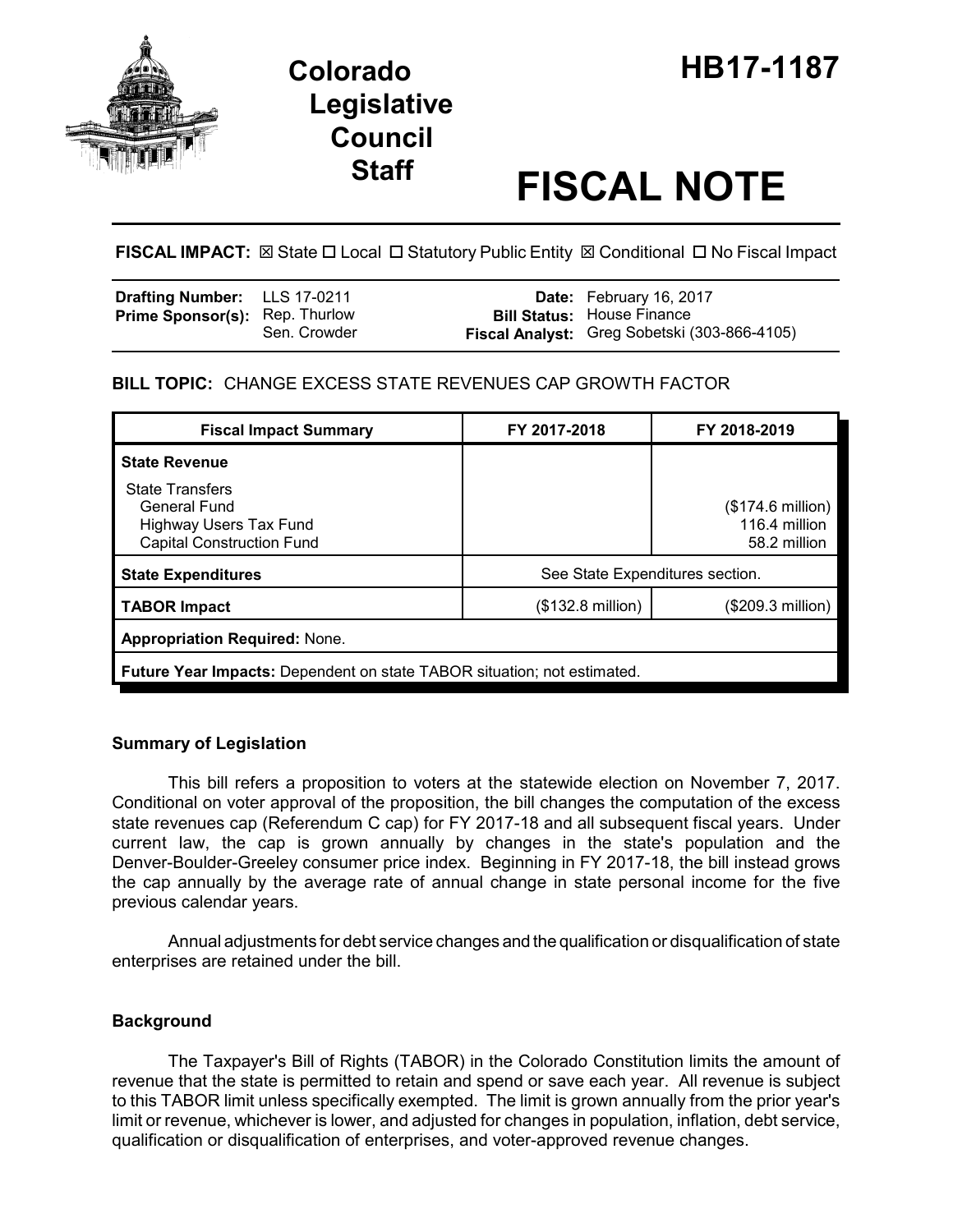In 2005, voters adopted Referendum C, a permanent voter-approved revenue change. For FY 2010-11 and all subsequent fiscal years, Referendum C sets the TABOR limit equal to the amount of revenue that the state collected from TABOR sources in FY 2007-08, adjusted annually for inflation, population, debt service, enterprise status, and voter-approved revenue changes. Because Referendum C is itself a voter-approved revenue change, the Referendum C cap is the TABOR limit for FY 2010-11 and subsequent fiscal years. The cap is grown annually from the prior year's cap irrespective of revenue.

Table 1 presents actual and projected values of the Referendum C cap between FY 2010-11 and FY 2018-19. The cap is grown annually by the sum of the percentage change in Colorado population and Denver-Boulder-Greeley inflation, with additional adjustments applied for the qualification and disqualification of enterprises. Table 1 also compares this growth rate to the personal income growth rate proposed in HB17-1187.

| Table 1. Referendum C Cap and Growth Rates, FY 2010-11 to FY 2018-19 |        |        |        |        |        |        |        |        |        |
|----------------------------------------------------------------------|--------|--------|--------|--------|--------|--------|--------|--------|--------|
| <b>Fiscal Year</b>                                                   | 2011   | 2012   | 2013   | 2014   | 2015   | 2016   | 2017*  | 2018*  | 2019*  |
| Change in Inflation<br>and Population                                | 1.2%   | 2.0%   | 5.4%   | 3.3%   | 4.3%   | 4.4%   | 3.1%   | 4.6%   | 4.7%   |
| Referendum C Cap -<br>current law (billions)                         | \$10.7 | \$10.9 | \$11.5 | \$11.9 | \$12.4 | \$12.9 | \$13.3 | \$13.9 | \$14.6 |
| Change in Personal<br>Income (Average of<br>Previous 5 Years)        | 3.9%   | 2.8%   | 3.1%   | 3.1%   | 3.5%   | 6.1%   | 6.6%   | 5.6%   | 5.2%   |
| Referendum C Cap -<br>HB17-1187 (billions)                           |        |        |        |        |        |        |        | \$14.0 | \$14.8 |

*Sources: U.S. Census Bureau (population); Bureau of Labor Statistics (inflation); Bureau of Economic Analysis (personal income); and December 2016 Legislative Council Staff forecast. \*Forecast.*

#### **TABOR Impact**

Conditional on approval of the ballot measure, the bill is expected to decrease the state's TABOR refund obligation by **\$132.8 million in FY 2017-18** and **\$209.3 million in FY 2018-19**. Impacts for fiscal years beyond FY 2018-19 are not estimated.

The bill is expected to raise the Referendum C cap more quickly for FY 2017-18 and FY 2018-19 than would otherwise occur under current law because a five-year moving average of personal income is forecast to grow more quickly for these two years than population and inflation combined. Table 2 presents the state's TABOR refund obligation under current law and HB17-1187, as well as the refund mechanisms expected to be used in both cases. Under the bill, the TABOR refund obligation is not expected to be sufficient to trigger a temporary income tax rate reduction from 4.63 percent to 4.50 percent in tax years 2018 and 2019 as expected under current law. Instead, the TABOR surpluses expected for both years would be refunded using the six-tier sales tax refund mechanism.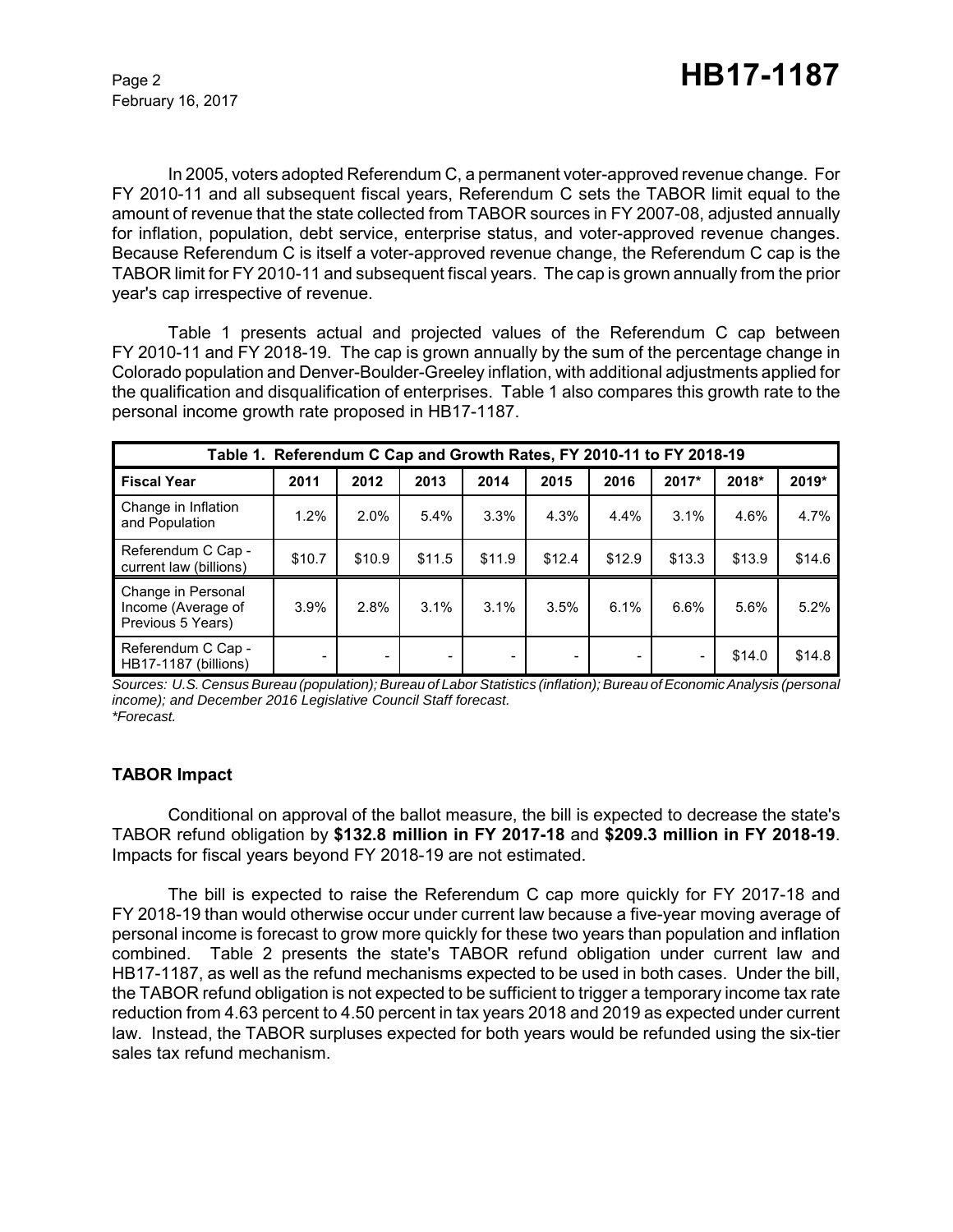February 16, 2017

| Table 2. Impact of HB17-1187 on TABOR Refund Mechanisms                                                           |                                                                        |                                                                        |  |  |
|-------------------------------------------------------------------------------------------------------------------|------------------------------------------------------------------------|------------------------------------------------------------------------|--|--|
|                                                                                                                   | <b>FY 2017-18 Surplus</b><br><b>FY 2018-19 Refund</b><br>Tax Year 2018 | <b>FY 2018-19 Surplus</b><br><b>FY 2019-20 Refund</b><br>Tax Year 2019 |  |  |
| <b>Current Law</b><br><b>TABOR Refund Obligation</b><br>Income Tax Rate Reduction<br>Sales Tax Refund             | \$279.4 million<br>229.0 million<br>50.4 million                       | \$287.2 million<br>242.7 million<br>44.5 million                       |  |  |
| <b>House Bill 17-1187</b><br><b>TABOR Refund Obligation</b><br>Income Tax Rate Reduction<br>Sales Tax Refund      | \$146.6 million<br>146.6 million                                       | \$77.9 million<br>77.9 million                                         |  |  |
| <b>Change from Current Law</b><br><b>TABOR Refund Obligation</b><br>Income Tax Rate Reduction<br>Sales Tax Refund | (\$132.8 million)<br>(229.0 million)<br>96.2 million                   | (\$209.3 million)<br>$(242.7$ million)<br>33.4 million                 |  |  |

#### **State Revenue**

The bill is not expected to affect state revenue. However, because the bill is expected to reduce TABOR refund obligations for FY 2017-18 and FY 2018-19, it affects current law state transfers as described below.

**State transfers.** Conditional on approval of the ballot measure, the bill is expected to increase General Fund transfers to the Highway Users Tax Fund (HUTF) and the Capital Construction Fund (CCF) by \$116.4 million and \$58.2 million, respectively, for FY 2018-19.

Under current law (Senate Bill 09-228), a portion of the General Fund is obligated for transfers to the HUTF and the CCF through FY 2019-20. The amounts of these transfers depend on the state's TABOR refund obligation. Beginning in FY 2017-18, transfers to the HUTF and the CCF equal 2.0 percent and 1.0 percent of General Fund revenue, respectively, for years when the TABOR refund obligation is less than 1.0 percent of General Fund revenue. If the TABOR refund obligation is greater than 1.0 percent of General Fund revenue, transfers are cut in half; if it is greater than 3.0 percent, transfers are not made.

Under current law, halved transfers are expected for both FY 2017-18 and FY 2018-19 because the TABOR refund obligation is expected to equal 2.5 percent of General Fund revenue in both years. The bill is expected to increase the TABOR limit, reducing the refund obligation to 1.3 percent of General Fund revenue in FY 2017-18 and 0.7 percent of General Fund revenue in FY 2018-19. Because the refund obligation is expected to be reduced below the 1.0 percent threshold, full transfers are expected in FY 2018-19, doubling the reduced transfers expected under current law. Information on transfers under current law and HB17-1187 is summarized in Table 3.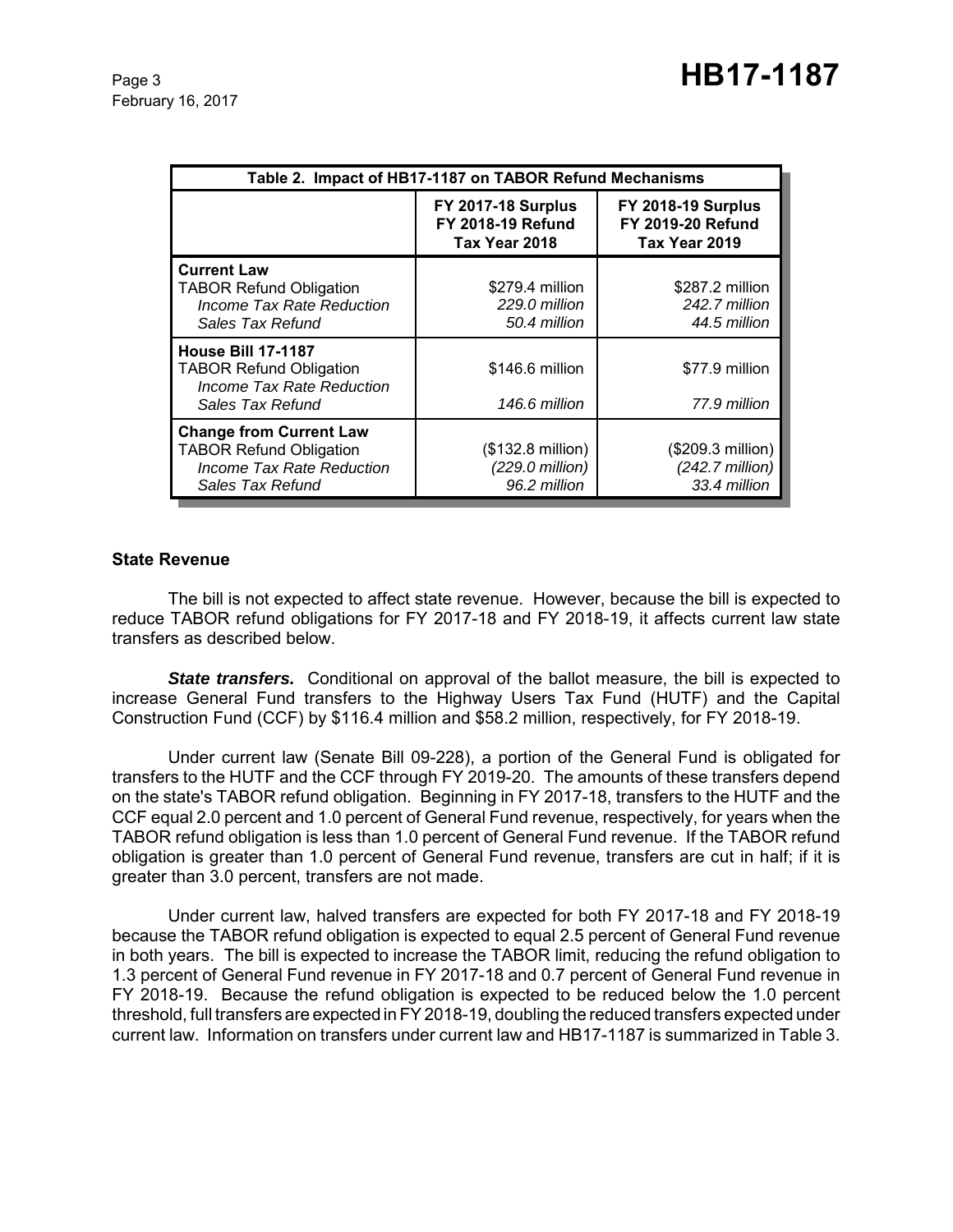| Table 3. SB09-228 Transfers under Current Law and HB17-1187                                                                                                      |                                                             |                                                     |  |  |
|------------------------------------------------------------------------------------------------------------------------------------------------------------------|-------------------------------------------------------------|-----------------------------------------------------|--|--|
|                                                                                                                                                                  | FY 2017-18                                                  | FY 2018-19                                          |  |  |
| <b>Current Law</b><br><b>TABOR Refund as Percentage of GF Revenue</b><br><b>Disposition of Transfers</b>                                                         | 2.5 percent<br><b>HALF</b>                                  | 2.5 percent<br><b>HALF</b>                          |  |  |
| <b>Transfers from General Fund</b><br>Transfers to Highway Users Tax Fund<br><b>Transfers to Capital Construction Fund</b>                                       | $($165.1 \text{ million})$<br>110.1 million<br>55.0 million | (\$174.6 million)<br>116.4 million<br>58.2 million  |  |  |
| <b>House Bill 17-1187</b><br><b>TABOR Refund as Percentage of GF Revenue</b><br><b>Disposition of Transfers</b>                                                  | 1.3 percent<br><b>HALF</b>                                  | 0.7 percent<br><b>FULL</b>                          |  |  |
| <b>Transfers from General Fund</b><br>Transfers to Highway Users Tax Fund<br>Transfers to Capital Construction Fund                                              | $($165.1 \text{ million})$<br>110.1 million<br>55.0 million | (\$349.3 million)<br>232.8 million<br>116.4 million |  |  |
| <b>Difference from Current Law</b><br><b>Transfers from General Fund</b><br>Transfers to Highway Users Tax Fund<br><b>Transfers to Capital Construction Fund</b> | \$0                                                         | (\$174.6 million)<br>116.4 million<br>58.2 million  |  |  |

#### **State Expenditures**

**TABOR refunds.** Through FY 2018-19, the bill is not expected to change the frequency of TABOR refunds. However, changing the computation of the Referendum C cap is likely to eliminate a refund or create a new refund at some point in the future. The Department of Revenue handles additional caseload for taxpayer services during years when refunds are issued; thus, the bill has an indeterminate effect on department workload for refunds at some future date.

*Election expenditure impact (existing appropriations).* This bill includes a referred measure that will appear before voters at the November 2017 general election. Although no additional appropriation is required in this bill, certain election costs are incurred by the state when ballot measures are referred to voters. These costs, paid using existing appropriations, are in two areas. First, current law requires the state to reimburse counties for costs incurred conducting a ballot measure election, paid from the Department of State Cash Fund. Second, the text and title of the measure must be published in one legal newspaper per county and an analysis of the measure must be included in the Ballot Information Booklet (Blue Book) mailed to all registered voter households, paid from the Ballot Analysis Revolving Fund. Table 4 estimates the costs for a single ballot measure in 2017. These costs will increase by approximately \$100,000 per measure beyond this base amount for any additional referred or initiated measures placed on the ballot.

| Table 4. Projected Costs of a Single Statewide Ballot Measure Election in 2017 |             |  |  |
|--------------------------------------------------------------------------------|-------------|--|--|
| <b>Cost Component</b>                                                          | Amount      |  |  |
| County Reimbursement for Statewide Ballot Measures                             | \$2,700,000 |  |  |
| Ballot Information Booklet (Blue Book) & Newspaper Publication                 | \$700,000   |  |  |
| TOTAL                                                                          | \$3,400,000 |  |  |